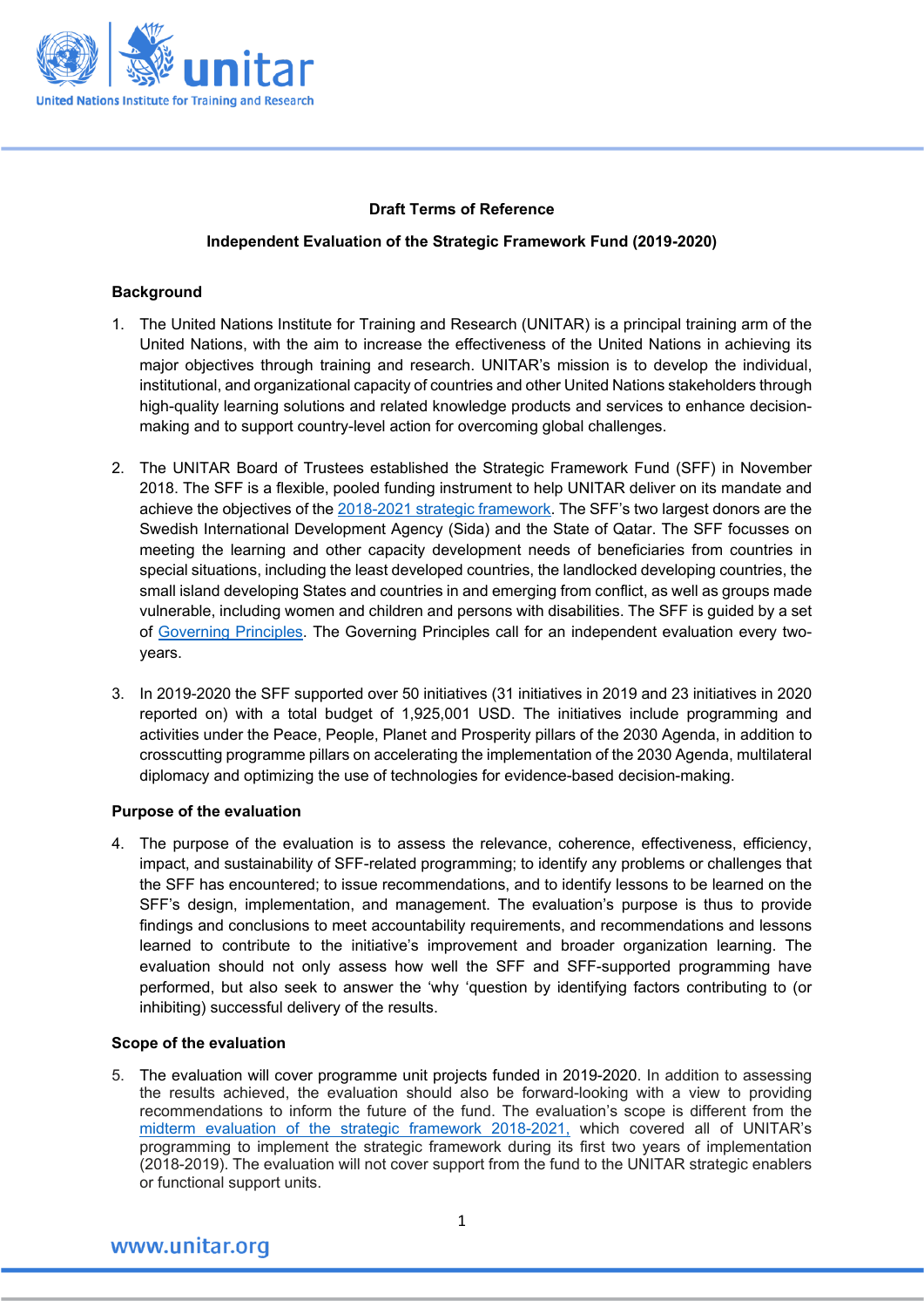

#### **Evaluation criteria**

- 6. The evaluation will assess SFF-funded project performance using the following criteria: relevance, coherence, effectiveness, efficiency, impact and sustainability.
	- *Relevance: Are projects reaching their intended individual and institutional users and are activities relevant to the beneficiaries' needs and priorities, and designed with quality?*
	- *Coherence: To what extent are the SFF-funded projects coherent with other UNITAR projects and adhering to international norms and standards?*
	- *Effectiveness: How effective have the SFF-funded projects delivered planned results and strengthened the capacities of beneficiaries, particularly those left behind, or other groups made vulnerable?*
	- *Efficiency: To what extent have the SFF-funded projects delivered results in a cost-effective manner and optimized partnerships?*
	- *Impact: What are the cumulative and/or long-term effects expected from the SFF-funded projects, including contribution towards the intended impacts, positive or negative impacts, or intended or unintended changes?*
	- *Sustainability: To what extent are the SFF-funded project results likely to be sustained in the long term?*

#### **Principal evaluation questions**

7. The following questions are *suggested* to guide the design of the evaluation, although the final questions selected/identified will be confirmed by the evaluator following the initial document review and engagement with programme management with a view to ensuring that the evaluation is as useful as possible.

#### **Relevance**

- *To what extent do the SFF's design and delivery mechanism meet the programmatic and financial needs of UNITAR to achieve the 2018-2021 strategic objectives/sub-objectives?*
- *How relevant has the SFF been to UNITAR's work in helping Member States achieve the Goals of the 2030 Agenda?*
- *How relevant are the objectives and design of the projects under the SFF to the priorities of donors and strategic partners?*
- *How relevant are the projects under the SFF to the needs of the targeted beneficiaries from vulnerable groups (e.g., women, children, youth, persons with disabilities, indigenous groups, etc.) and stakeholders from countries in special situations? (GEEW)*
- *How relevant are the funded projects to the SFF's selection criteria (have strong SDG alignment; give rise to high impact results that benefit countries in special situations, including*  individuals who are made vulnerable, such as women and children; promote the attainment of *multiple goals or the holistic, integrated nature of the Agenda; delivered with partners to maximize resource efficiencies; involve cross UNITAR projects collaboration been complied with? (GEEW)*

#### **Coherence**

• *How well do the funded projects complement each other (internal coherence) and other UNITAR programming efforts with a view to achieving the objectives of the strategic framework, and to what extent is synergy across programming promoted and possible?*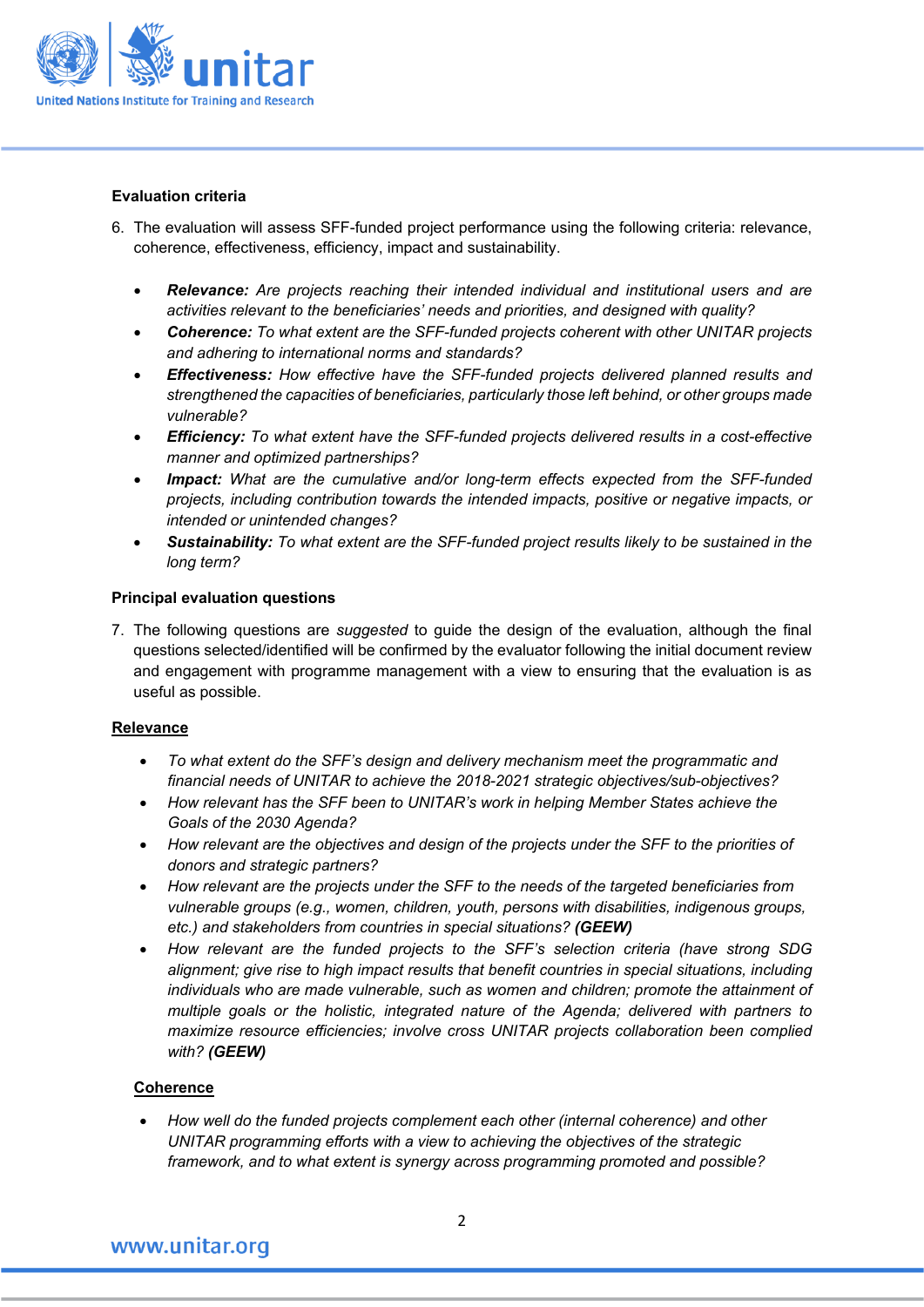

- *To what extent has UNITAR leveraged partnerships with external actors, within and outside the UN system, to promote synergy in efforts to achieve SFF-funded project objectives?*
- *To what extent are the projects under the SFF aligned with a human rights-approach, and the 2030 Agenda's principles of leaving no one behind and reaching the furthest behind first?*

#### **Effectiveness**

- *How effectively has UNITAR made use of the SFF to contribute to the achievement of the objectives and expected thematic results of the strategic framework for the period 2019- 2020? Which factors have contributed to this?*
- *To what degree have the funded projects achieved the results expected (depending on the training or other needs), and to what degree have the funded projects enhanced programmatic innovation, and how?*
- *Has the SFF been effective in providing increased leverage and flexibility to UNITAR to achieve the objectives of the strategic framework, and to what extent has the SFF provided value-added opportunities?*
- *Has the effectiveness of the SFF in contributing to the achievement of the strategic objectives (SOs) changed due to COVID-19? How responsive have the funded projects been to the COVID-19 realities?*
- *To what extent have human rights-based approaches and inclusion strategies (gender, disability) been incorporated in the design, planning and implementation of each of the projects funded by the SFF? (GEEW) (e.g., Has a twin-track approach been adopted in the programming of the projects funded by the SFF)[1](#page-2-0)*
- *Has the initiative's structure of providing seed funding for smaller initiatives and partnerships with implementing or other partners been effective?*
- *Do the selection criteria ensure a balanced allocation of funds to all pillars/divisions in efforts to achieve the different strategic objectives, and integration of diverse goals and targets from the 2030 Agenda 2030, as well as support of diverse groups made vulnerable?*

#### **Efficiency**

- *To what extent have SFF project outputs been produced in a cost-efficient (e.g., in comparison with feasible alternatives in the context) and timely manner, and how?*
- *How timely has the SFF's decision and allocation process been?*
- *To what extent has UNITAR maximized resource efficiencies through partnerships, and to what extent are the SFF-funded projects implemented through co-financing or cost-sharing?*
- *To what extent have programme units mitigated delivery constraints during the COVID-19 context?*
- *From a natural resources perspective, how efficient have the SFF-funded projects been (e.g. by minimizing waste, unnecessary travel)?*
- *To what extent have projects created benefits of integrating gender equality (or not), and what were the related costs? (GEEW)*

### **Likelihood of impact/early indication of impact**

<span id="page-2-0"></span><sup>&</sup>lt;sup>1</sup> The twin-track approach combines mainstreaming of programmes and projects that are inclusive of persons with disabilities with programmes and projects that are targeted towards persons with disabilitie[s UN Disability Inclusion](https://www.un.org/en/content/disabilitystrategy/assets/documentation/UN_Disability_Inclusion_Strategy_english.pdf)  [Strategy,](https://www.un.org/en/content/disabilitystrategy/assets/documentation/UN_Disability_Inclusion_Strategy_english.pdf) [UN Disability Inclusion Strategy: Technical notes\)](https://www.un.org/en/content/disabilitystrategy/assets/documentation/UN_Disability_Inclusion_Strategy_Entity_Technical_Notes.pdf)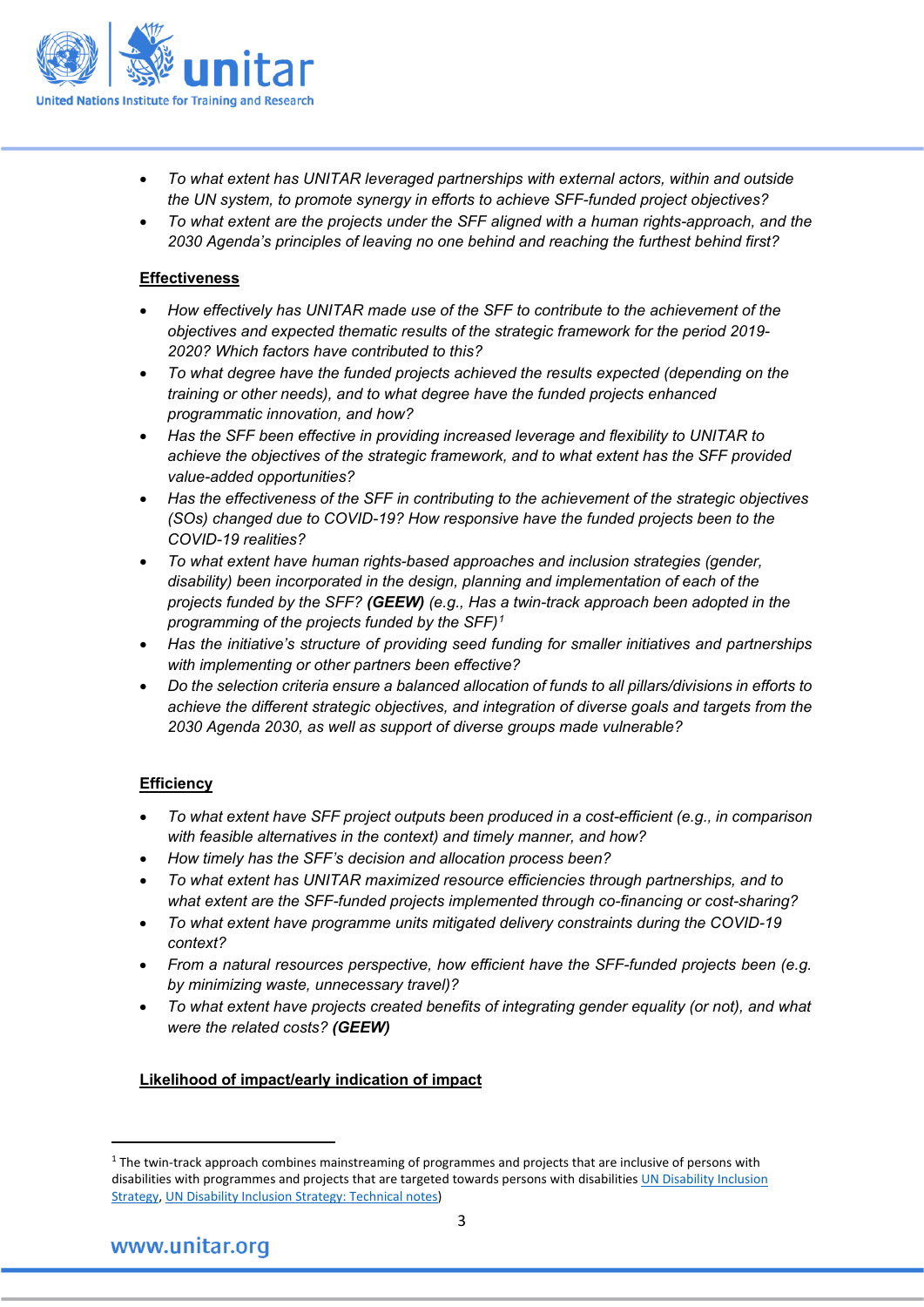

- *What real differences has the SFF made towards contributing to the achievement of the strategic objectives and helping Member States to implement the 2030 Agenda, in comparison to other funding channels (e.g., traditional earmarked SPG)?*
- *What observable end-results or organizational changes (positive or negative, intended, or unintended) have occurred from the SFF-funded projects?*
- *To what extent has SFF funding provided opportunities for scalable initiatives, and to what extent have any such initiatives achieved scalable results?*

#### **Likelihood of sustainability/early indication of sustainability**

- *To what extent have the projects (short vs. long-term) affected the likelihood of the perception of benefits beyond the implementation of the activities?*
- *Are the strategies and mechanisms of the SFF to capture financial resources sustainable and how can it be improved? What is to be expected for the 2021 period?*
- *What can we learn from the 2020 COVID-19 pandemic to inform the future design and implementation of the SFF?*
- *To what extent are the SFF-funded projects' results likely to endure beyond the implementation of the activities in the mid- to long-term?*
- *To what extent has seed funding led to other initiatives and funding?*

#### **Gender equality and women empowerment (GEEW)**

The evaluation questions with gender equality and women empowerment dimensions are marked with **"***GEEW" in the above.* 

#### **Evaluation Approach and Methods**

The evaluation is to be undertaken in accordance with the [UNITAR Monitoring and Evaluation](http://www.unitar.org/sites/default/files/uploads/pprs/monitoring-and-evaluation_revised_april_2017.pdf)  [Policy Framework,](http://www.unitar.org/sites/default/files/uploads/pprs/monitoring-and-evaluation_revised_april_2017.pdf) the [United Nations norms and standards for evaluation, and the UNEG Ethical](http://www.unevaluation.org/document/detail/1914)  [Guidelines](http://www.unevaluation.org/document/detail/1914) The evaluation will be undertaken by a supplier or an international consultant (the "evaluator") under the supervision of the UNITAR Planning, Performance Monitoring and Evaluation Unit (PPME).

- 8. In order to maximize utilization of the evaluation, the evaluation shall follow a participatory approach and engage a range of SFF stakeholders in the process, including the project partners, participants, donors, implementing partners and other stakeholders. Data collection should be triangulated to the extent possible to ensure validity and reliability of findings and draw on the following methods: comprehensive desk review, including a stakeholder analysis; surveys; review of project log frames and theories of change (including reconstruction if needed); key informant interviews; and focus groups. These data collection tools are discussed below.
- 9. In assessing results, the evaluation should look at the different dimensions of capacity development, including:
	- **Individual dimension,** as it relates to the people involved in terms of knowledge, skills levels, competencies, attitudes, behaviours, and values that can be addressed through facilitation, training, and the development of competencies.
	- **Organizational dimension,** as it relates to public and private organizations, civil society organizations, and networks of organizations. The change in learning that occurs at individual level affects, from a results chain perspective, the changes at organizational level.
	- **Enabling environment dimension**, as it refers to the context in which individuals and organizations work, including the political commitment and vision; policy, legal and economic frameworks, and institutional set-up in the country; national public sector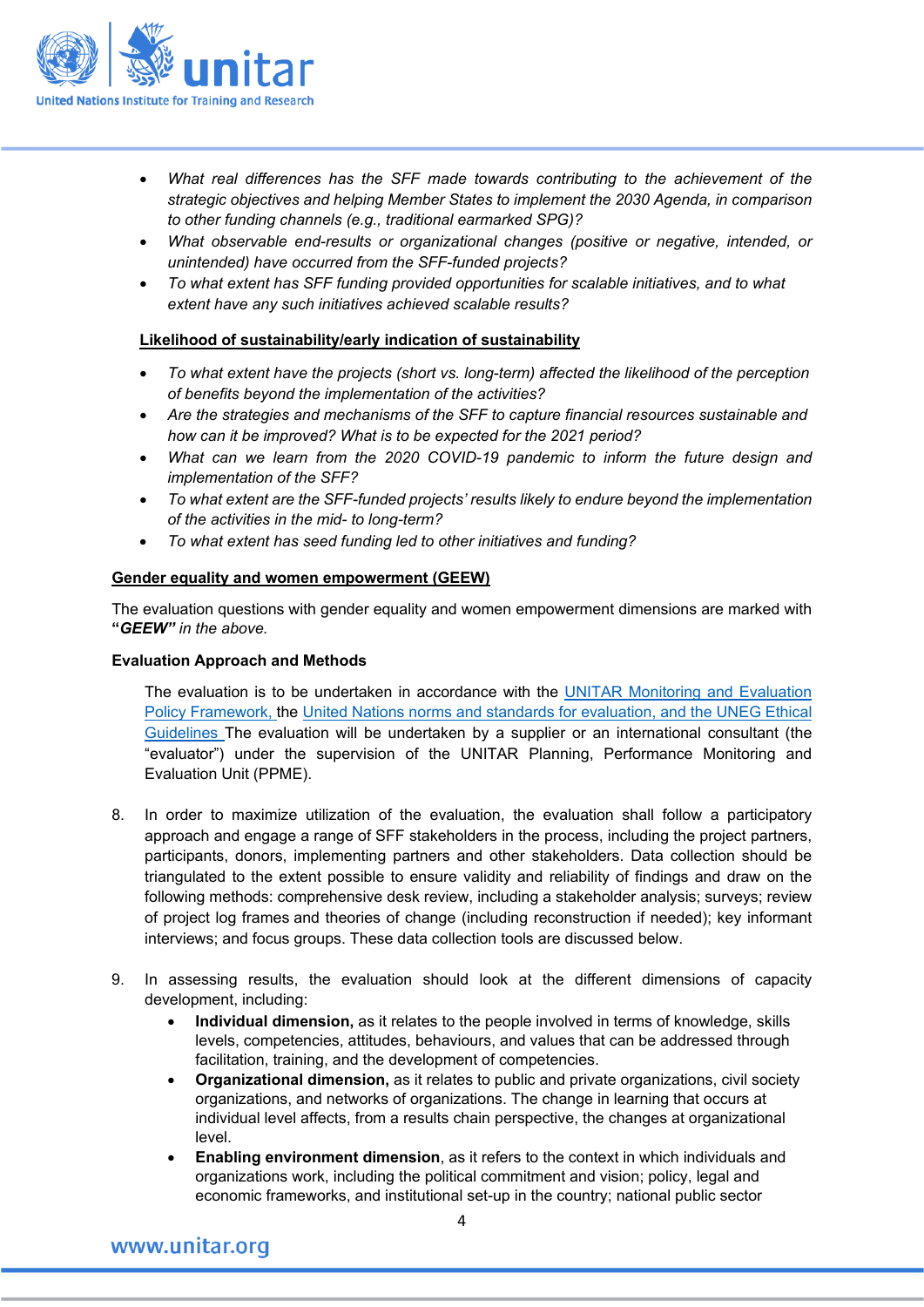

budget allocations and processes; governance and power structures; incentives and social norms; power structures and dynamics.

| <b>Individual</b>              | Skills levels (technical and managerial<br>skills)<br>Competencies                                                                                                                                                      | Knowledge<br>Attitudes, behaviours, and<br>values                                                                                                             |
|--------------------------------|-------------------------------------------------------------------------------------------------------------------------------------------------------------------------------------------------------------------------|---------------------------------------------------------------------------------------------------------------------------------------------------------------|
| Organizational                 | Mandates<br>Horizontal and vertical coordination<br>mechanisms<br>Motivation and incentive systems<br>Strategic leadership<br>Inter/intra institutional linkages<br>Programme management<br>Multi-stakeholder processes | Organizational priorities<br>Processes, systems, and<br>procedures<br>Human and financial resources<br>Knowledge and information<br>sharing<br>Infrastructure |
| <b>Enabling</b><br>environment | Policy and legal framework<br><b>Political commitment</b><br>and accountability framework<br>Governance                                                                                                                 | Economic framework and<br>national public budget<br>allocations and power<br>Legal, policy and political<br>environment                                       |

10. The evaluator should engage in quantitative and qualitative analysis in responding to the principal evaluation questions and present the findings qualitatively or quantitatively as most appropriate.

#### **Data collection methods:**

#### *Comprehensive desk review*

The evaluator will compile, review, and analyse background documents and secondary data/information related to the SFF-funded projects, including results frameworks. A list of background documentation for the desk review is included in Annex C.

The evaluator should also consider the most appropriate tools/methods to collect data and answer the key questions. This may include participatory approaches such as [Outcome](http://www.betterevaluation.org/resources/outcome_mapping/ilac)  [mapping](http://www.betterevaluation.org/resources/outcome_mapping/ilac) / [Outcome harvesting.](https://usaidlearninglab.org/sites/default/files/resource/files/Outome%20Harvesting%20Brief%20FINAL%202012-05-2-1.pdf)

#### *Stakeholder analysis*

The evaluator will identify the different stakeholders involved in the SFF-funded projects. Key stakeholders at the global and national level include, but are not limited, to:

- Partner institutions, including the SFF donors and implementing partners;
- Beneficiaries/participants;
- Trainers/facilitators;

• Etc.

*Survey(s)*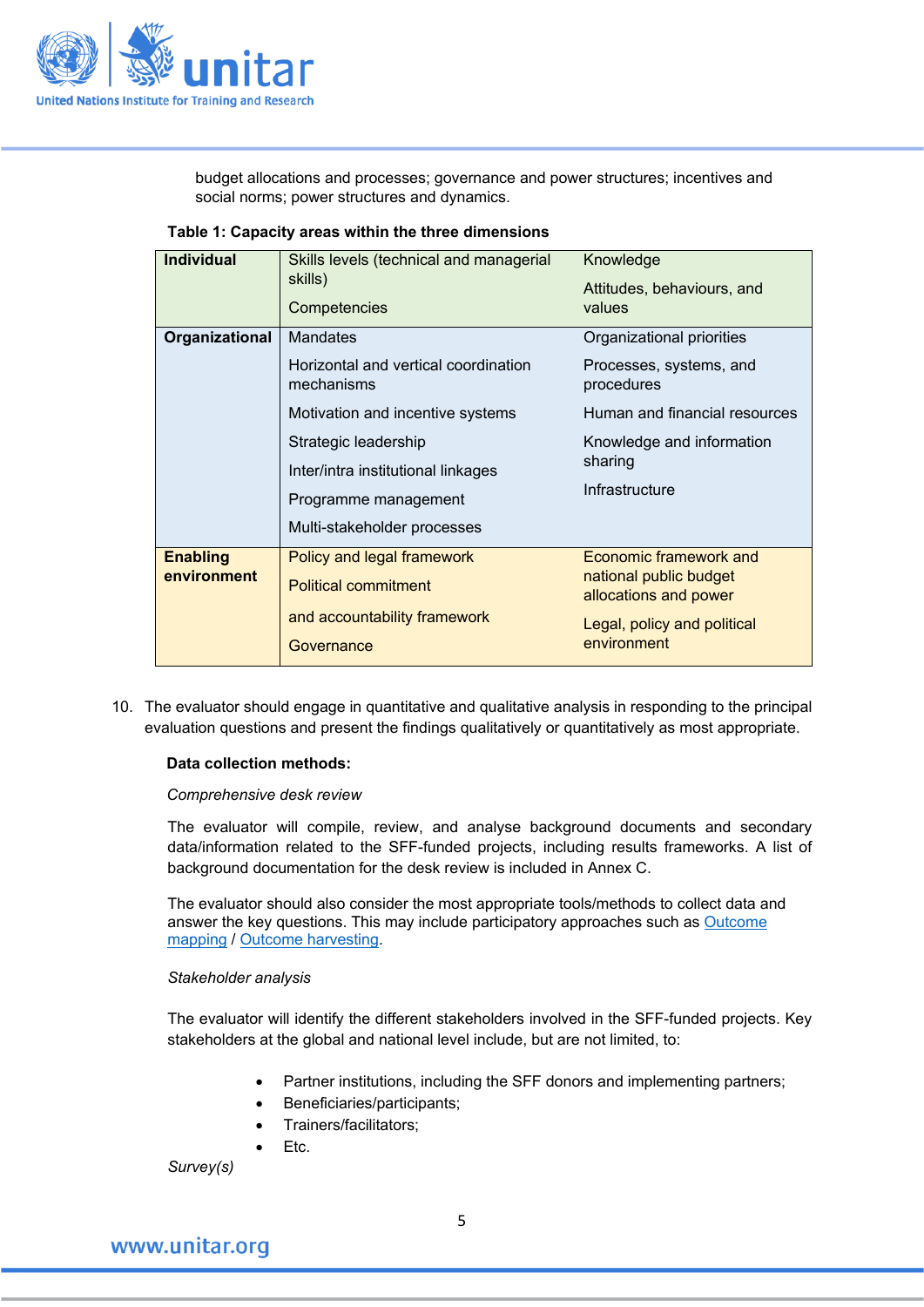

With a view to maximizing feedback from the widest possible range of SFF-funded project stakeholders, the consultant will develop and deploy a survey(s) following the comprehensive desk study to provide an initial set of findings and allow the evaluator to easily probe during the key informant interviews.

#### *Key informant interviews*

Based on stakeholder identification, the evaluator will identify and interview key informants. The list of contacts is available in Annex A. In preparation for the interviews with key informants, the consultant will define interview protocols to determine the questions and modalities with flexibility to adapt to the particularities of the different informants.

#### *Focus groups*

Focus groups should be organized with selected SFF project stakeholders to complement/triangulate findings from other collection tools.

#### *Field visit*

Due to COVID-19 the data collection does not include a field visit that requires international travel. Local travel for interviews and focus groups is to be considered depending on the residence of the evaluator.

The evaluator should be able to undertake data collection entirely remotely should travel restrictions be imposed due to the COVID-19 pandemic.

#### **Gender and human rights**

- 11. The evaluator should incorporate human rights, gender, and equity perspectives [\(UNEG](http://unevaluation.org/document/detail/1616)  [Guidance\)](http://unevaluation.org/document/detail/1616) in the evaluation process and findings, particularly by involving women and other disadvantaged groups subject to discrimination. All key data collected shall be disaggregated by sex, disability and age grouping and be included in the draft and evaluation report.
- 12. The guiding principles for the evaluation should respect transparency, engage stakeholders and beneficiaries; ensure confidentiality of data and anonymity of responses; and follow ethical and professional standards [\(UNEG Ethical Guidelines\)](http://unevaluation.org/document/detail/2866).

#### **Timeframe, work plan, deliverables, and review**

- 13. The proposed timeframe for the evaluation spans from February 2021 (initial desk review and data collection) to July 2021 (submission of final evaluation report). An indicative work plan is provided in the table below.
- 14. The consultant shall submit a brief evaluation design/question matrix following the desk study, stakeholder analysis and initial key informant interviews. The evaluation design/question matrix should include a discussion on the evaluation objectives, methods and, if required, revisions to the suggested evaluation questions or data collection methods. The evaluation design/question matrix should indicate any foreseen difficulties or challenges/limitations in collecting data and confirm the final timeframe for the completion of the evaluation exercise.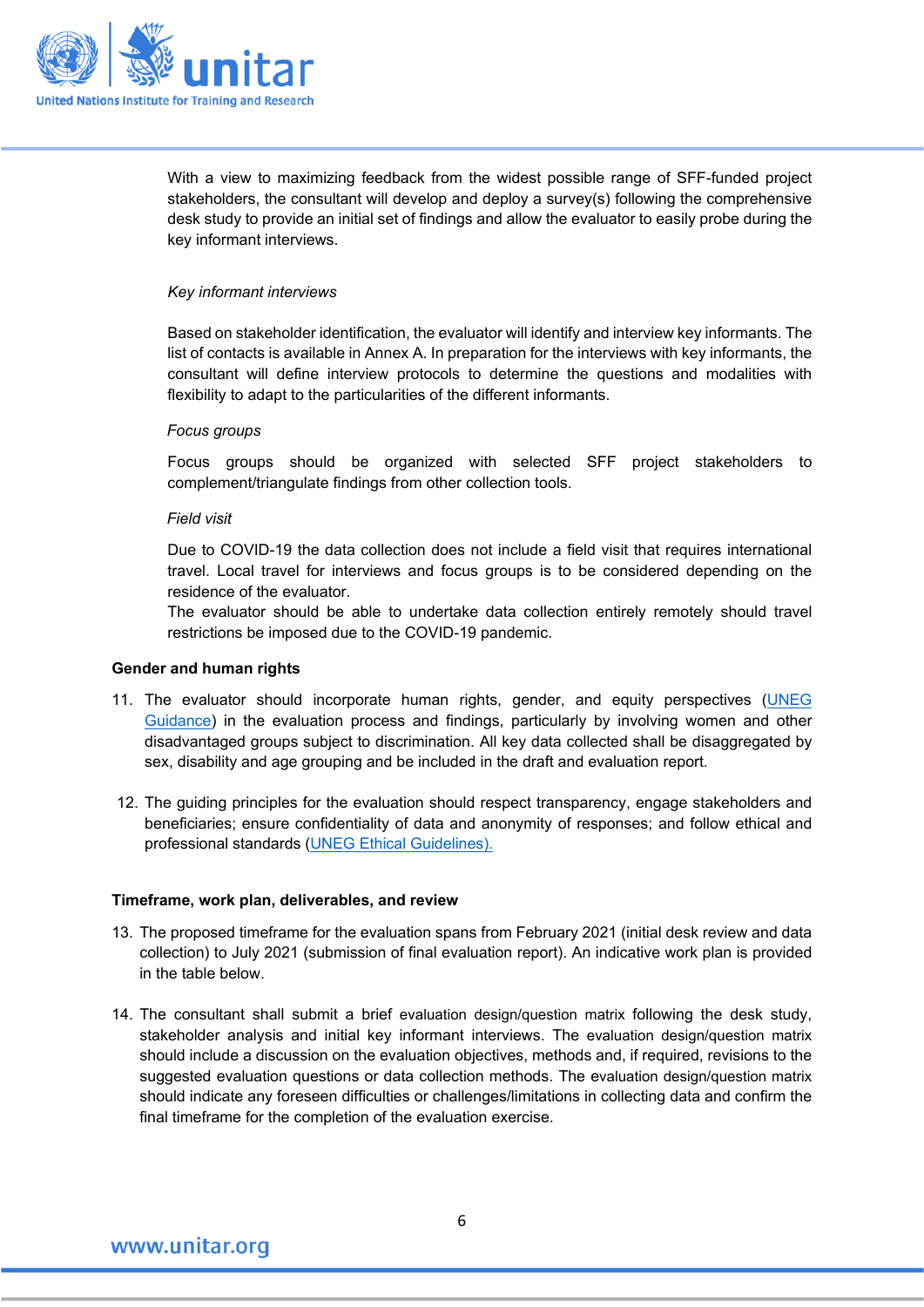

- 15. Following data collection and analysis, the consultant shall submit a zero draft of the evaluation report to the evaluation manager and revise the draft based on comments made by the evaluation manager.
- 16. The draft evaluation report should follow the structure presented under Annex D. The report should state the purpose of the evaluation and the methods used and include a discussion on the limitations to the evaluation. The report should present evidence-based and balanced findings, including strengths and weaknesses, consequent conclusions and recommendations, and lessons to be learned. The length of the report should be approximately 20-30 pages, excluding annexes.
- 17. Following the submission of the zero draft, a draft report will then be submitted to UNITAR Programme Management (Directors and Managers of Programmes with SFF funded projects) to review and comment on the draft report and provide any additional information using the form provided under Annex G by 23 July 2021. Within two weeks of receiving feedback, the evaluator shall submit the final evaluation report. The target date for this submission is 30 July 2021. Subsequently, PPME will finalize and issue the report, and present the findings and recommendations to UNITAR Programme Management and other invited stakeholders.

| <b>Activity</b>                                                                                                    | <b>February</b> | <b>March</b> | <b>April</b> | <b>May</b> | June | July |
|--------------------------------------------------------------------------------------------------------------------|-----------------|--------------|--------------|------------|------|------|
| Evaluator selected and<br>recruited                                                                                |                 |              |              |            |      |      |
| Initial data collection,<br>including desk review,<br>stakeholder analysis                                         |                 |              |              |            |      |      |
| Evaluation<br>design/question matrix                                                                               |                 |              |              |            |      |      |
| Data collection and<br>analysis, including<br>survey(s), interviews and<br>focus groups and field<br>visit         |                 |              |              |            |      |      |
| Zero draft report<br>submitted to UNITAR                                                                           |                 |              |              |            |      |      |
| Draft evaluation report<br>consulted with UNITAR<br>evaluation manager and<br>submitted to Programme<br>Management |                 |              |              |            |      |      |
| Programme Management<br>reviews draft evaluation<br>report and shares<br>comments<br>and recommendations           |                 |              |              |            |      |      |

**Indicative timeframe: February 2021 – July 2021**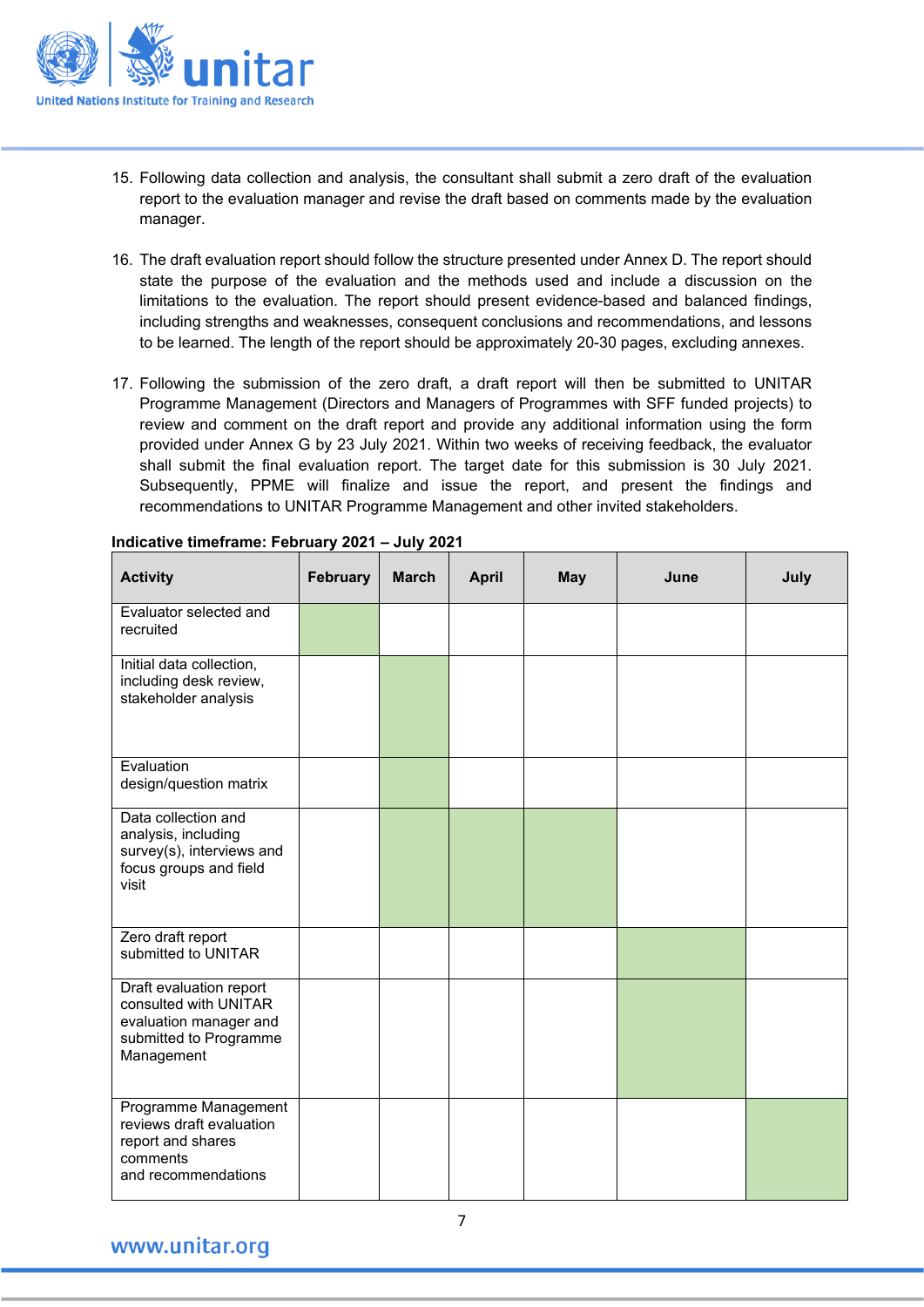

| Evaluation report finalized<br>and management<br>response by Programme<br>Management |  |  |  |
|--------------------------------------------------------------------------------------|--|--|--|
| Presentation of the<br>evaluation findings and<br>lessons learned                    |  |  |  |

#### **Summary of evaluation deliverables and indicative schedule**

| <b>Deliverable</b>                                                                    | <b>From</b>                     | To                        | Deadline*     |
|---------------------------------------------------------------------------------------|---------------------------------|---------------------------|---------------|
| Evaluation design/question<br>matrix                                                  | Evaluator                       | Evaluation manager        | 9 April 2021  |
| Comments on evaluation<br>design/question matrix                                      | <b>Evaluation manager</b>       | Evaluator                 | 16 April 2021 |
| Zero draft report                                                                     | Evaluator                       | Evaluation manager        | 25 June 2021  |
| Comments on zero draft                                                                | <b>Evaluation manager</b>       | Evaluator                 | 2 July 2021   |
| Draft report                                                                          | Evaluator                       | Evaluation manager        | 9 July 2021   |
| Comments on draft report                                                              | Programme<br>Management         | <b>Evaluation manager</b> | 23 July 2021  |
| Final report                                                                          | Evaluator                       | Evaluation manager        | 30 July 2021  |
| Presentation of the<br>evaluation findings,<br>recommendations and<br>lessons learned | Evaluator/evaluation<br>manager | Programme<br>Management   | 30 July 2021  |

\*To be adjusted depending on the contract signature and to be agreed upon with the Evaluation Manager.

#### **Communication/dissemination of results**

18. The evaluation report shall be written in English. The final report will be shared with all partners and be posted on an online repository of evaluation reports open to the public.

#### **Evaluation management arrangements**

- 19. The evaluator will be contracted by UNITAR and will report directly to the Director of the Strategic Planning and Performance Division and Manager of Planning, Performance Monitoring, and Evaluation Unit (PPME) ('evaluation manager').
- 20. The evaluation manager reports directly to the Executive Director of UNITAR and is independent from all programming related management functions at UNITAR.[2](#page-7-0) According to UNITAR's Monitoring and Evaluation Policy, in due consultation with the Executive Director/Programme Management, PPME issues and discloses final evaluation reports without prior clearance from other UNITAR Management or functions. This builds the foundations of UNITAR's evaluation function's independence and ability to better support learning and accountability.
- 21. The evaluator should consult with the evaluation manager on any procedural or methodological matter requiring attention. The evaluator is responsible for planning any meetings, organizing online

<span id="page-7-0"></span><sup>&</sup>lt;sup>2</sup> While PPME liaises with donors to the SFF and compiles and synthesizes annual narrative reports, the unit is not involved in any activity that would compromise its independence for the present evaluation.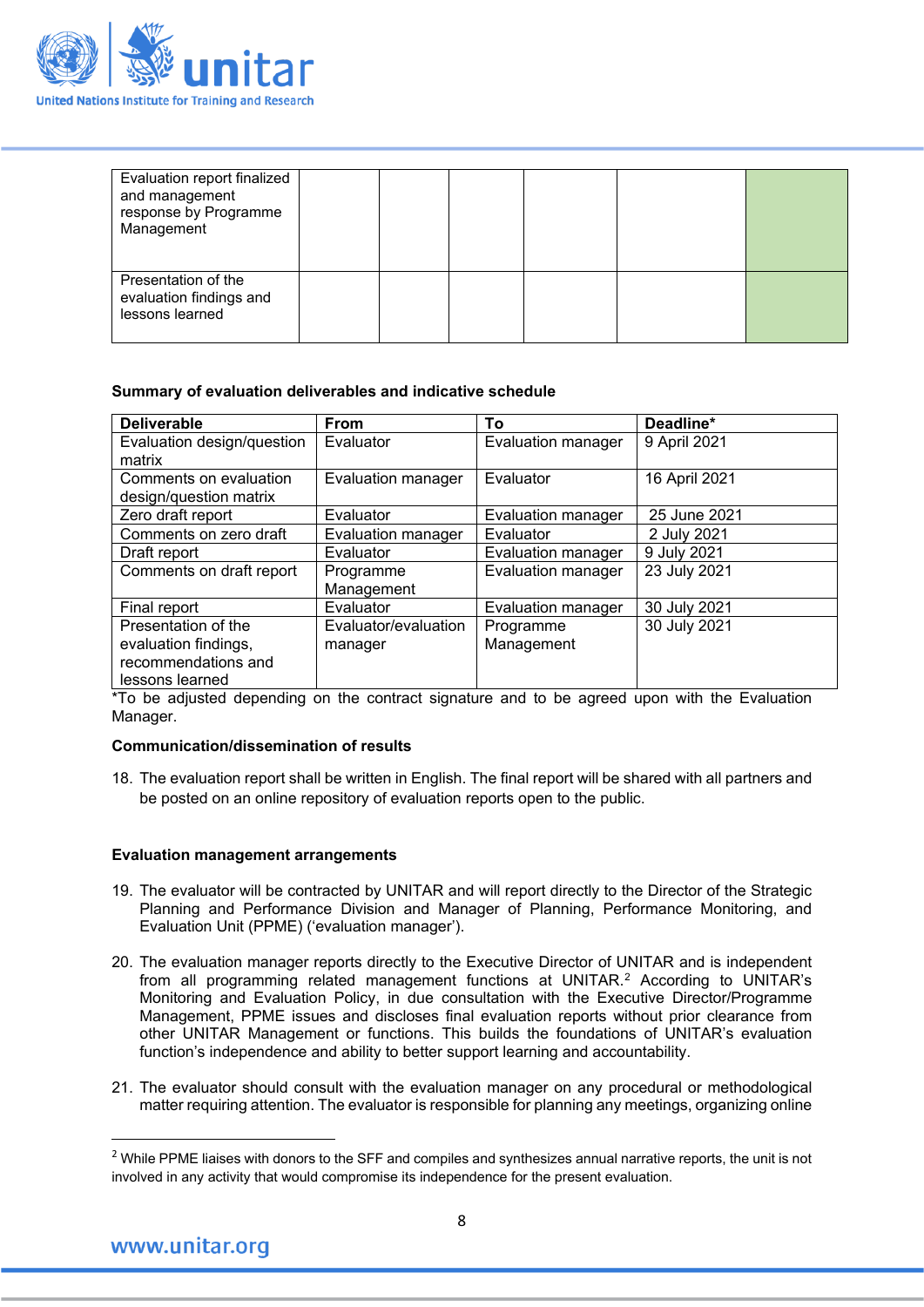

surveys, and undertaking administrative arrangements for any travel should that be required (e.g. accommodation, visas, etc.). The travel arrangements, if any, will be in accordance with the UN rules and regulations for consultants. Given COVID-19, no travel for the evaluation is presently foreseen.

#### **Evaluator Ethics**

22. The evaluator selected should not have participated in the design or implementation of any of the SFF-funded project or have any other conflict of interest with the evaluation. The selected consultant shall sign and return a copy of the code of conduct and pledge of ethical conduct under Annexes F and G prior to initiating the assignment and comply with [UNEG Ethical Guidelines.](http://unevaluation.org/document/detail/2866)

#### **Professional requirements**

23. The evaluator should have the following qualifications and experience:

- MA degree or equivalent in development or a related discipline. Knowledge and experience in evaluating training, including in areas related to broader development cooperation undertakings.
- At least 7 years of professional experience conducting evaluation in the field of training/capacity building and preferably experience undertaking cluster type evaluations.
- Knowledge of the OECD DAC Criteria, the United Nations Norms [and Standards for Evaluation](http://unevaluation.org/document/detail/1914) and Ethical Guidelines for Evaluation.
- Knowledge of the 2030 Agenda for Sustainable Development and awareness of other outcomes of 2015 international conferences.
- Field work experience in developing countries.
- Excellent research and analytical skills, including experience in a variety of evaluation methods and approaches. Experience in evaluation using Kirkpatrick/Phillips or similar method for evaluating training is an advantage.
- Excellent writing skills.
- Strong communication and presentation skills.
- Cross-cultural awareness and flexibility.
- Fluency in oral and written English.
- **Annexes:**
- A. List of contact points
- B. Event data available on the UNITAR Event Management System
- C. List of documents and data to be reviewed
- D. Structure of evaluation report
- E. Audit trail
- F. Evaluator code of conduct
- G. Evaluator pledge of ethical conduct in evaluation

#### **Annex A: List of contact points**

- UNITAR directors and managers
- EDO office
- SFF donors
- **Beneficiaries**
- Other stakeholders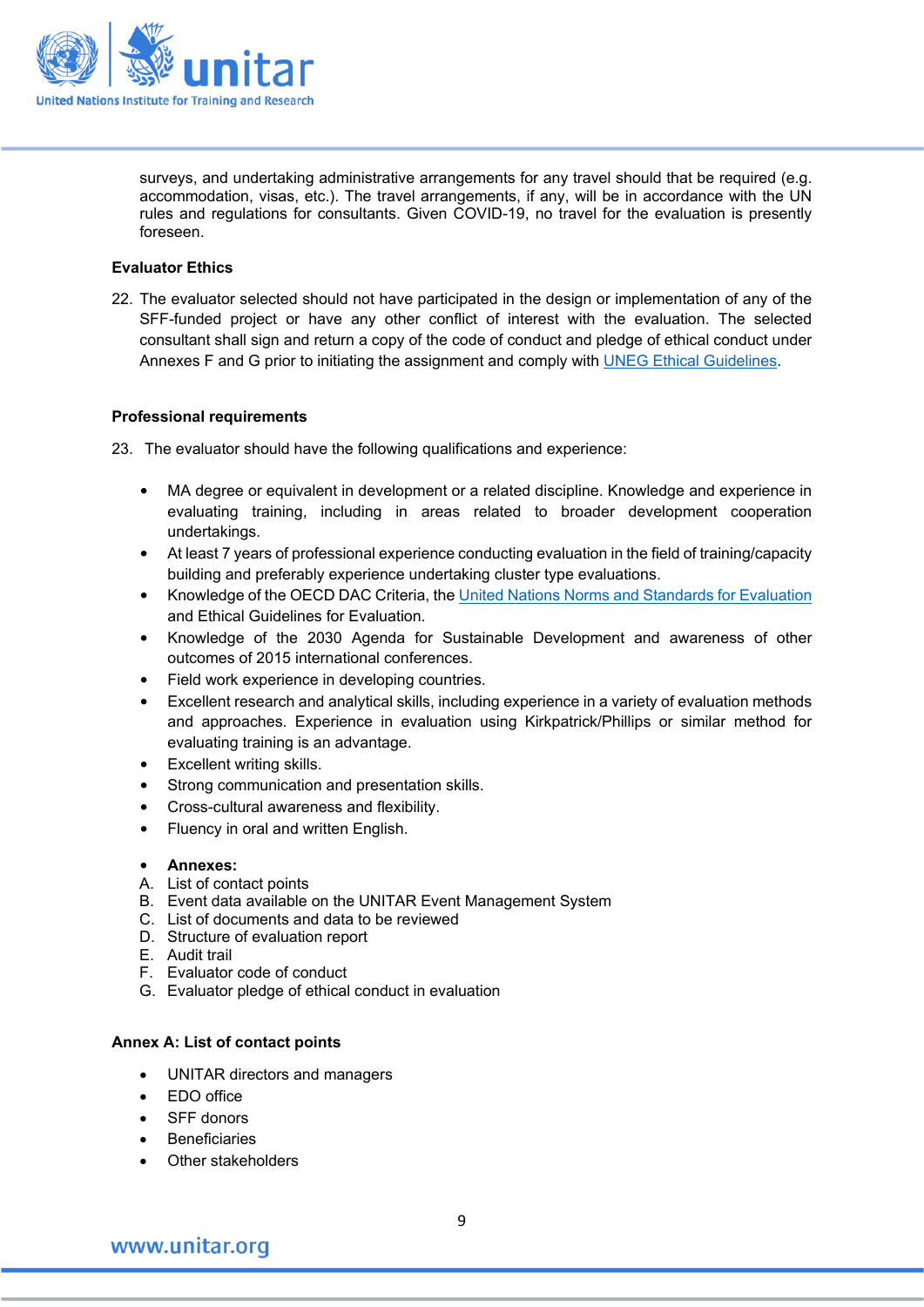

## **B: Event data available on the Event Management System from 1.1.2019-31.12.2020 on events funded by the SFF**

|                                                                                                                                                             | Export date: 2021-01-15 |                           |                                               |                 |                |                |                 |                |                |          |                |                |                  |        |                                                                                                                                |                |                |          |
|-------------------------------------------------------------------------------------------------------------------------------------------------------------|-------------------------|---------------------------|-----------------------------------------------|-----------------|----------------|----------------|-----------------|----------------|----------------|----------|----------------|----------------|------------------|--------|--------------------------------------------------------------------------------------------------------------------------------|----------------|----------------|----------|
|                                                                                                                                                             |                         |                           |                                               |                 |                |                |                 |                |                |          |                |                |                  |        | EVENT REACTIVENT REACTIVENT REACTIVENT REACTIVENT REACTIVENT REACTIVENT REACTIVENT REACTIVENT REACTIVENT REACTIVENT REACTIVENT |                |                |          |
| Admin entityart date (Y-mid date (Y-mic Event title   Learning   gistration tylpted participustom numb Participated ates of particizates of com   % Overall |                         |                           |                                               |                 |                |                |                 |                |                | $%4-5$   | Job relevan    | $%4-5$         | % New info       | $%4-5$ | <b>6</b> Intent of us                                                                                                          | $%4-5$         | verall usefuli | $%4-5$   |
| NYO / New Y 2019-02-04 2019-02-04 Financing for L                                                                                                           |                         |                           | By application                                | 124             | $\Omega$       | 124            | 124             |                | 23             | 81       | 23             | 90             | 23               | 66     | 23                                                                                                                             | 86             | 23             | 90       |
| NYO / New Y 2019-04-10 2019-04-10 Elections in t L                                                                                                          |                         |                           | By application                                | 79              | $\Omega$       | 79             | 79              | $\Omega$       | 29             | 80       | 29             | 96             | 29               | 52     | 29                                                                                                                             | 91             | 29             | 91       |
| NYO / New Y 2019-03-03 2019-03-03                                                                                                                           |                         | Columbia Lav L            | By application                                | 66              | $\overline{0}$ | 66             | $\Omega$        | $\Omega$       | 45             | 79       | 45             | 97             | 45               | 47     | 45                                                                                                                             | 93             | 45             | 90       |
| NYO / New Y 2019-05-13 2019-05-13                                                                                                                           |                         | Columbia Lav <sub>L</sub> | By application                                | 49              | $\Omega$       | 49             | $\Omega$        | $\Omega$       | 18             | 78       | 18             | 78             | 18               | 67     | 18                                                                                                                             | 89             | 18             | 89       |
| NYO / New Y 2019-03-12 2019-03-12 Columbia Lay L                                                                                                            |                         |                           | By application                                | 70              | $\Omega$       | 70             | $\Omega$        | $\Omega$       | 43             | 90       | 43             | 97             | 43               | 77     | 43                                                                                                                             | 97             | 43             | 97       |
| NYO / New Y 2019-03-26 2019-03-26                                                                                                                           |                         | Diversifying NL           | By application                                | 32              | $\Omega$       | 32             | $\Omega$        | $\Omega$       | 38             | 83       | 38             | 75             | 38               | 92     | 38                                                                                                                             | 83             | 38             | 92       |
| NYO / New Y 2019-04-21 2019-04-21                                                                                                                           |                         | How Agrofore L            | By application                                | 25              | $\Omega$       | 25             | $\Omega$        | $\Omega$       | 64             | 77       | 64             | 75             | 64               | 69     | 64                                                                                                                             | 88             | 64             | 88       |
| NYO / New Y 2019-04-18 2019-04-18 The Role of CL                                                                                                            |                         |                           | By application                                | 21              | $\Omega$       | 21             | $\Omega$        | $\Omega$       | 81             | 73       | 81             | 71             | 81               | 65     | 81                                                                                                                             | 82             | 81             | 82       |
| NYO / New Y 2019-04-29 2019-04-29                                                                                                                           |                         | Workshop on L             | By application                                | 30              | $\Omega$       | 30             | $\Omega$        | $\Omega$       | 93             | 84       | 100            | 77             | 90               | 81     | 90                                                                                                                             | 93             | 100            | 93       |
| NYO / New Y 2019-05-08 2019-05-08                                                                                                                           |                         | Workshop on L             | By application                                | 25              | $\Omega$       | 25             | $\Omega$        | $\overline{0}$ | 36             | 78       | 36             | 100            | 36               | 56     | 36                                                                                                                             | 78             | 36             | 78       |
| PMCP / Peac 2019-07-22 2019-07-26                                                                                                                           |                         | Training Prog L           | Private - by ii                               | 29              | $\Omega$       | 29             | $\Omega$        | 29             | 100            | 97       | 100            | 93             | 100              | 97     | 100                                                                                                                            | 100            | 100            | 100      |
| PMCP / Peac 2019-06-25 2019-07-04                                                                                                                           |                         | Fellowship Pi L           | Private - by in                               | 38              | $\Omega$       | 38             | O               | 38             | 100            | 97       | 100            | 97             | 100              | 95     | 100                                                                                                                            | 100            | 100            | 100      |
| NYO / New Y 2019-01-23 2019-01-23                                                                                                                           |                         | The Work of IL            | By application                                | 79              | $\Omega$       | 79             | $\Omega$        | $\Omega$       | 38             | 82       | 38             | 97             | 38               | 63     | 38                                                                                                                             | 87             | 38             | 83       |
| NYO / New Y 2019-04-30 2019-05-02                                                                                                                           |                         |                           | Introduction to the work of t Private - by it | 15              | $\overline{7}$ | 15             | $\Omega$        | $\Omega$       | $\Omega$       | $\Omega$ | $\Omega$       | $\Omega$       | $\Omega$         |        | $\Omega$<br>$\Omega$                                                                                                           | $\Omega$       | $\overline{0}$ | $\Omega$ |
| NYO / New Y 2019-05-19 2019-05-20                                                                                                                           |                         |                           | Developing Leadership and Private - by in     | 25              | $\Omega$       | 25             | $\Omega$        | $\Omega$       | $\Omega$       | $\Omega$ | $\Omega$       | $\Omega$       | $\overline{0}$   |        | $\Omega$<br>$\Omega$                                                                                                           | $\Omega$       | $\overline{0}$ | $\Omega$ |
| NYO / New Y 2019-05-22 2019-05-23                                                                                                                           |                         |                           | Training for the Developmer Private - by in   | 37              | $\Omega$       | 37             | $\Omega$        | $\Omega$       | $\Omega$       | $\Omega$ | $\Omega$       | $\Omega$       | $\Omega$         |        | $\Omega$<br>$\Omega$                                                                                                           | $\Omega$       | $\Omega$       | $\Omega$ |
| PFTP / Public 2020-01-15 2020-04-15 Frontier Tech L                                                                                                         |                         |                           | By application                                | 32              | $\Omega$       | 32             | $\Omega$        | 28             | 88             | 86       | 88             | 75             | 88               | 82     | 88                                                                                                                             | 100            | 88             | 100      |
| PTP / Peacel 2019-11-05 2019-12-31                                                                                                                          |                         | (PTP.2019.23L             | Public - by re                                | 68              | $\overline{0}$ | 68             | 43              | $\Omega$       | 60             | 57       | 60             | 54             | 60               | 51     | 60                                                                                                                             | 66             | 60             | 63       |
| PTP / Peacel 2019-12-02 2019-12-31 (PTP.2019.24 L                                                                                                           |                         |                           | Public - by re                                | 9               | $\Omega$       | 9              | $\overline{1}$  | $\Omega$       | $\Omega$       | $\Omega$ | $\Omega$       | $\Omega$       | $\Omega$         |        | $\overline{0}$<br>$\Omega$                                                                                                     | $\overline{0}$ | $\overline{0}$ | $\Omega$ |
| NYO / New Y 2019-10-20 2019-10-28                                                                                                                           |                         | Practical Pre L           | Private - by ii                               | 9               | $\overline{0}$ | 9              | $\Omega$        | $\Omega$       | 100            | 82       | 100            | 89             | 100              | 78     | 100                                                                                                                            | 78             | 100            | 100      |
| NYO / New Y 2019-10-14 2019-11-04                                                                                                                           |                         | Training for N L          | Private - by in                               | 6               | $\Omega$       | 6              | $\Omega$        | $\Omega$       | 100            | 94       | 100            | 100            | 100              | 83     | 100                                                                                                                            | 100            | 100            | 100      |
| NYO / New Y 2019-10-20 2019-10-28                                                                                                                           |                         | <b>Practical Pre L</b>    | Private - by in                               | 17              | $\Omega$       | 17             | $\Omega$        | $\Omega$       | 100            | 98       | 100            | 100            | 100              | 94     | 100                                                                                                                            | 100            | 100            | 100      |
| PMCP / Peac 2019-11-26 2019-12-05                                                                                                                           |                         | Regional Trail L          | Private - by ii                               | 35              | $\Omega$       | 35             | $\Omega$        | 35             | 100            | 100      | 100            | 100            | 100              | 100    | 100                                                                                                                            | 100            | 100            | 100      |
| UNOSAT /Op 2019-12-16 2019-12-20                                                                                                                            |                         | Introduction t            | Private - by in                               | 20              | $\Omega$       | 20             | $\Omega$        | $\Omega$       | 75             | 89       | 75             | 93             | 75               | 73     | 75                                                                                                                             | 100            | 75             | 100      |
| NYO / New Y 2020-02-10 2020-02-10                                                                                                                           |                         | Demographic NL            | By application                                | 33              | $\Omega$       | 33             | $\Omega$        | $\Omega$       | $\Omega$       | $\Omega$ | $\Omega$       | $\Omega$       | $\Omega$         |        | $\Omega$<br>$\Omega$                                                                                                           | $\Omega$       | $\Omega$       | $\Omega$ |
| PTP / Peacel 2019-12-09 2019-12-13 Youth-Led Cd L                                                                                                           |                         |                           | Private - by ii                               | 30              | $\Omega$       | 30             | 30              | $\Omega$       | $\Omega$       | $\Omega$ | $\Omega$       | $\Omega$       | $\Omega$         |        | $\Omega$<br>$\Omega$                                                                                                           | $\Omega$       | $\Omega$       | $\Omega$ |
| MDP / Multila 2020-05-04 2020-05-25                                                                                                                         |                         | Rule of Law & L           | By application                                | 65              | $\Omega$       | 65             | 65              | $\Omega$       | 34             | 92       | 34             | 100            | 34               | 77     | 34                                                                                                                             | 100            | 31             | 100      |
| NYO / New Y 2020-11-04                                                                                                                                      | 2020-11-04              | Columbia Lav L            | By application                                | 223             | $\Omega$       | 223            | 100             | $\Omega$       | 93             | 13       | 90             | 13             | 96               | 13     | 92                                                                                                                             | 14             | 85             | 16       |
| NYO / New Y 2020-11-18 2020-11-18                                                                                                                           |                         | Columbia Lav <sub>L</sub> | By application                                | 171             | $\Omega$       | 171            | $\Omega$        | $\Omega$       | 18             | 89       | 18             | 93             | 18               | 90     | 18                                                                                                                             | 83             | 18             | 100      |
| PTP / Peacel 2020-01-20 2020-01-30                                                                                                                          |                         | Towards Shal L            | Private - by ii                               | 30              | $\Omega$       | 30             | $\Omega$        | $\Omega$       | $\Omega$       | $\Omega$ | $\Omega$       | $\Omega$       | $\Omega$         |        | $\Omega$<br>$\Omega$                                                                                                           | $\Omega$       | $\overline{0}$ | $\Omega$ |
| MDP / Multila 2020-11-09                                                                                                                                    | 2020-11-10              | Overcoming c NL           | By application                                | 19              | $\Omega$       | 19             | $\Omega$        | $\Omega$       | $\Omega$       | $\Omega$ | $\Omega$       | $\Omega$       | $\overline{0}$   |        | $\overline{0}$<br>$\Omega$                                                                                                     | $\Omega$       | $\overline{0}$ | $\Omega$ |
| NYO / New Y 2020-10-15 2020-10-15                                                                                                                           |                         | Achieving Su: L           | By application                                | 70              | $\Omega$       | 70             | 20              | $\Omega$       | 95             | 93       | 100            | 97             | 96               | 87     | 89                                                                                                                             | 95             | 97             | 96       |
| MDP / Multila 2020-11-16 2020-11-17                                                                                                                         |                         | Overcoming c NL           | By application                                | 20              | $\Omega$       | 20             | $\Omega$        | $\Omega$       | $\Omega$       | $\Omega$ | $\Omega$       | $\Omega$       | $\Omega$         |        | $\Omega$<br>$\Omega$                                                                                                           | $\Omega$       | $\Omega$       | $\Omega$ |
| MDP / Multila 2020-11-23                                                                                                                                    | 2020-11-24              | Overcoming c NL           | By application                                | 16              | $\Omega$       | 16             | $\Omega$        | $\Omega$       | $\Omega$       | $\Omega$ | $\Omega$       | $\Omega$       | $\Omega$         |        | $\Omega$<br>$\Omega$                                                                                                           | $\Omega$       | $\Omega$       | $\Omega$ |
| PTP / Peacel 2020-03-11 2020-05-06                                                                                                                          |                         | Introduction t            | Private - by ii                               | 30              | $\overline{0}$ | 30             | $\Omega$        | $\Omega$       | $\overline{0}$ | $\Omega$ | $\overline{0}$ | $\Omega$       | $\Omega$         |        | $\overline{0}$<br>$\Omega$                                                                                                     | $\Omega$       | $\overline{0}$ | $\Omega$ |
| PTP / Peacel 2019-12-31 2020-03-09                                                                                                                          |                         | Conflict Reso L           | Private - by ii                               | 42              | $\Omega$       | 42             | $\Omega$        | $\Omega$       | $\overline{0}$ | $\Omega$ | $\overline{0}$ | $\Omega$       | $\Omega$         |        | $\overline{0}$<br>$\Omega$                                                                                                     | $\Omega$       | $\Omega$       | $\Omega$ |
| PTP / Peacel 2020-09-08                                                                                                                                     | 2020-09-11              | Design thinki             | Private - by ii                               | $\overline{7}$  | $\Omega$       | $\overline{7}$ | $\Omega$        | $\Omega$       | $\Omega$       | $\Omega$ | $\overline{0}$ | $\Omega$       | $\Omega$         |        | $\Omega$<br>$\Omega$                                                                                                           | $\Omega$       | $\Omega$       | $\Omega$ |
| PTP / Peacel 2020-05-13 2020-07-08                                                                                                                          |                         | Gender Matte L            | Private - by in                               | 27              | $\Omega$       | 27             | $\Omega$        | $\Omega$       | $\Omega$       | $\Omega$ | $\Omega$       | $\Omega$       | $\overline{0}$   |        | $\overline{0}$<br>$\Omega$                                                                                                     | $\Omega$       | $\overline{0}$ | $\Omega$ |
| PTP / Peacel 2020-03-10 2020-06-01                                                                                                                          |                         | Human Secul L             | Private - by ii                               | 31              | $\Omega$       | 31             | $\Omega$        | $\Omega$       | $\Omega$       | $\Omega$ | $\Omega$       | $\Omega$       | $\Omega$         |        | $\Omega$<br>$\Omega$                                                                                                           | $\Omega$       | $\Omega$       | $\Omega$ |
| PTP / Peacel 2020-05-13                                                                                                                                     | 2020-07-06              | Conflict Analy L          | Private - by ii                               | 49              | $\Omega$       | 49             | $\Omega$        | $\Omega$       | $\Omega$       | $\Omega$ | $\Omega$       | $\Omega$       | $\Omega$         |        | $\Omega$<br>$\Omega$                                                                                                           | $\Omega$       | $\overline{0}$ | $\Omega$ |
| MDP / Multila 2020-10-26                                                                                                                                    | 2020-10-29              | e-Workshop (L             | Private - by ii                               | 12              | $\Omega$       | 12             | 12              | $\Omega$       | 58             | 86       | 58             | 100            | 58               | 57     | 58                                                                                                                             | 100            | 58             | 100      |
| UNOSAT /Op 2020-10-26                                                                                                                                       | 2020-10-30              | Introduction t            | Private - by in                               | 20              | $\Omega$       | 20             | $\Omega$        | 20             | 95             | 95       | 95             | 100            | 95               | 85     | 95                                                                                                                             | 100            | 95             | 100      |
| UNOSAT /Op 2020-12-07                                                                                                                                       | 2020-12-10              | Application of L          | Private - by in                               | 26              | $\Omega$       | 26             | 26              | $\Omega$       | 92             | 100      | 92             | 100            | 92               | 100    | 92                                                                                                                             | 100            | 92             | 92       |
| UNOSAT / Op 2020-12-14 2020-12-18                                                                                                                           |                         | Introduction t            | Private - by ii                               | 13              | $\Omega$       | 13             | $\Omega$        | 13             | 100            | 77       | 100            | 92             | 100 <sub>1</sub> | 38     | 100                                                                                                                            | 100            | 100            | 100      |
| MDP / Multila 2020-10-26                                                                                                                                    | 2020-12-06              | Multilateral D L          | Private - by ii                               | 19              | $\Omega$       | 19             | $\Omega$        | 15             | 61             | 92       | 58             | 100            | 63               | 75     | 63                                                                                                                             | 100            | 63             | 100      |
| MDP / Multila 2020-12-14                                                                                                                                    | 2020-12-15              | Asylum, extra L           | Private - by ii                               | 28              | $\overline{0}$ | 28             | $\Omega$        | 24             | 64             | 79       | 64             | 94             | 64               | 50     | 64                                                                                                                             | 94             | 64             | 83       |
| MDP / Multila 2020-10-15 2020-10-27                                                                                                                         |                         | Online Works L            | Private - by ii                               | 10 <sup>1</sup> | $\Omega$       | 10             | 10 <sup>1</sup> | $\Omega$       | 60             | 94       | 60             | 100            | 60               | 83     | 60                                                                                                                             | 100            | 60             | 100      |
| MDP / Multila 2020-11-02                                                                                                                                    | 2020-11-05              | Online Works L            | Private - by ii                               | 45              | $\overline{0}$ | 45             | 45              | $\Omega$       | $\overline{0}$ | $\Omega$ | $\overline{0}$ | $\overline{0}$ | $\overline{0}$   |        | $\overline{0}$<br>$\Omega$                                                                                                     | $\Omega$       | $\overline{0}$ | $\Omega$ |
| MDP / Multila 2020-11-20 2020-11-25                                                                                                                         |                         | Online Works L            | Private - by ii                               | 22              | $\Omega$       | 22             | 22              | $\Omega$       | 41             | 89       | 41             | 89             | 41               | 78     | 41                                                                                                                             | 100            | 41             | $\Omega$ |
| PMCP / Peac 2020-11-09 2020-11-20                                                                                                                           |                         | Fellowship PiL            | Private - by ii                               | 41              | $\Omega$       | 41             | $\Omega$        | 41             | 98             | 98       | 98             | 100            | 98               | 95     | 98                                                                                                                             | 100            | 98             | 98       |
|                                                                                                                                                             |                         |                           |                                               |                 |                |                |                 |                |                |          |                |                |                  |        |                                                                                                                                |                |                |          |
|                                                                                                                                                             |                         |                           |                                               |                 |                | 2039           | 577             | 243            |                |          |                |                |                  |        |                                                                                                                                |                |                |          |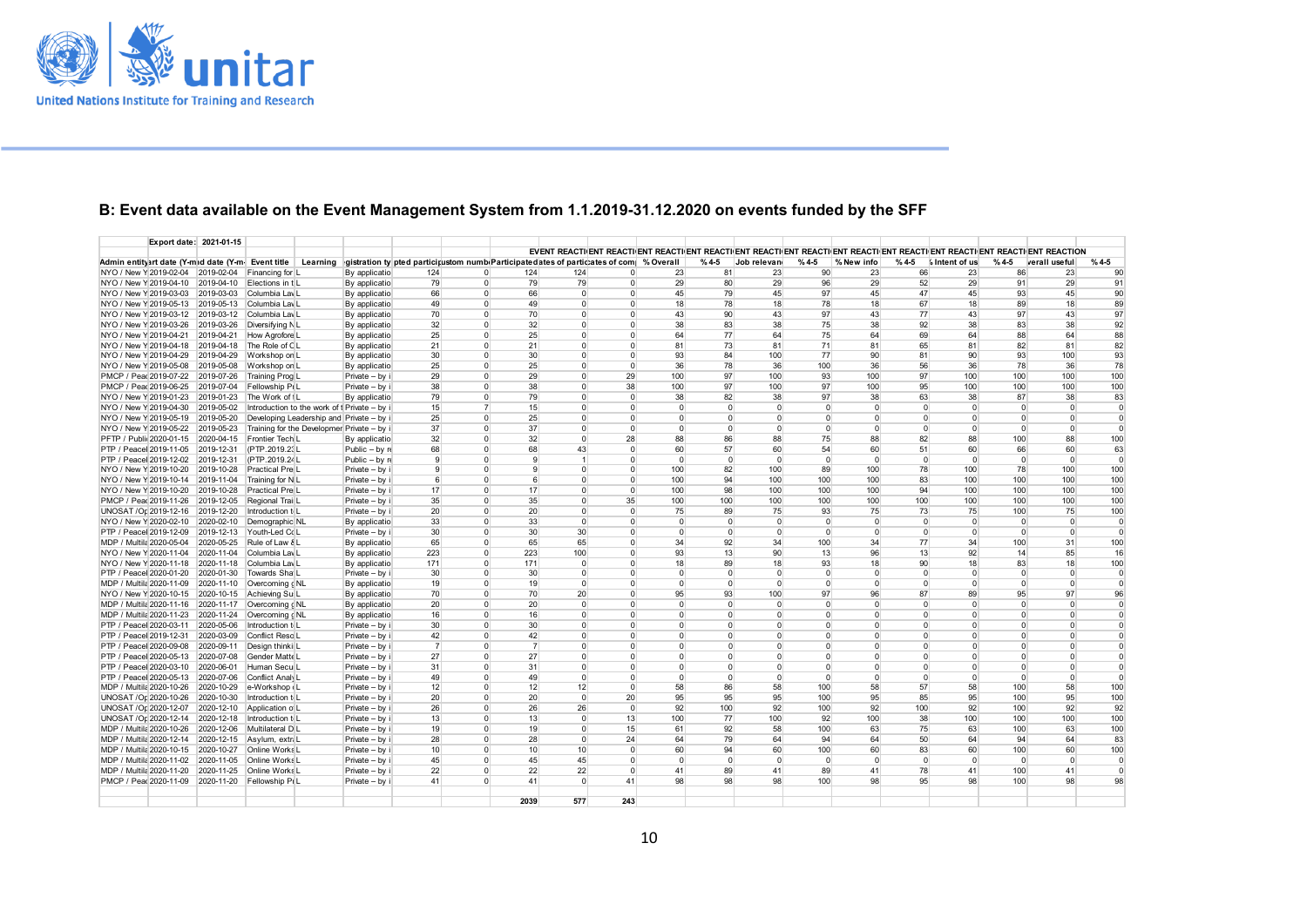

#### **Annex C: List of documents/data to be reviewed**

- Annual narrative and financial reports
- SFF reporting to donors
- SFF Guiding principles
- SFF Allocation requests
- Mid-term evaluation of the strategic framework<br>• Board of trustees annotations
- Board of trustees annotations
- SFF Flow chart
- Event Management System event and participant data
- Any other document deemed to be useful to the evaluation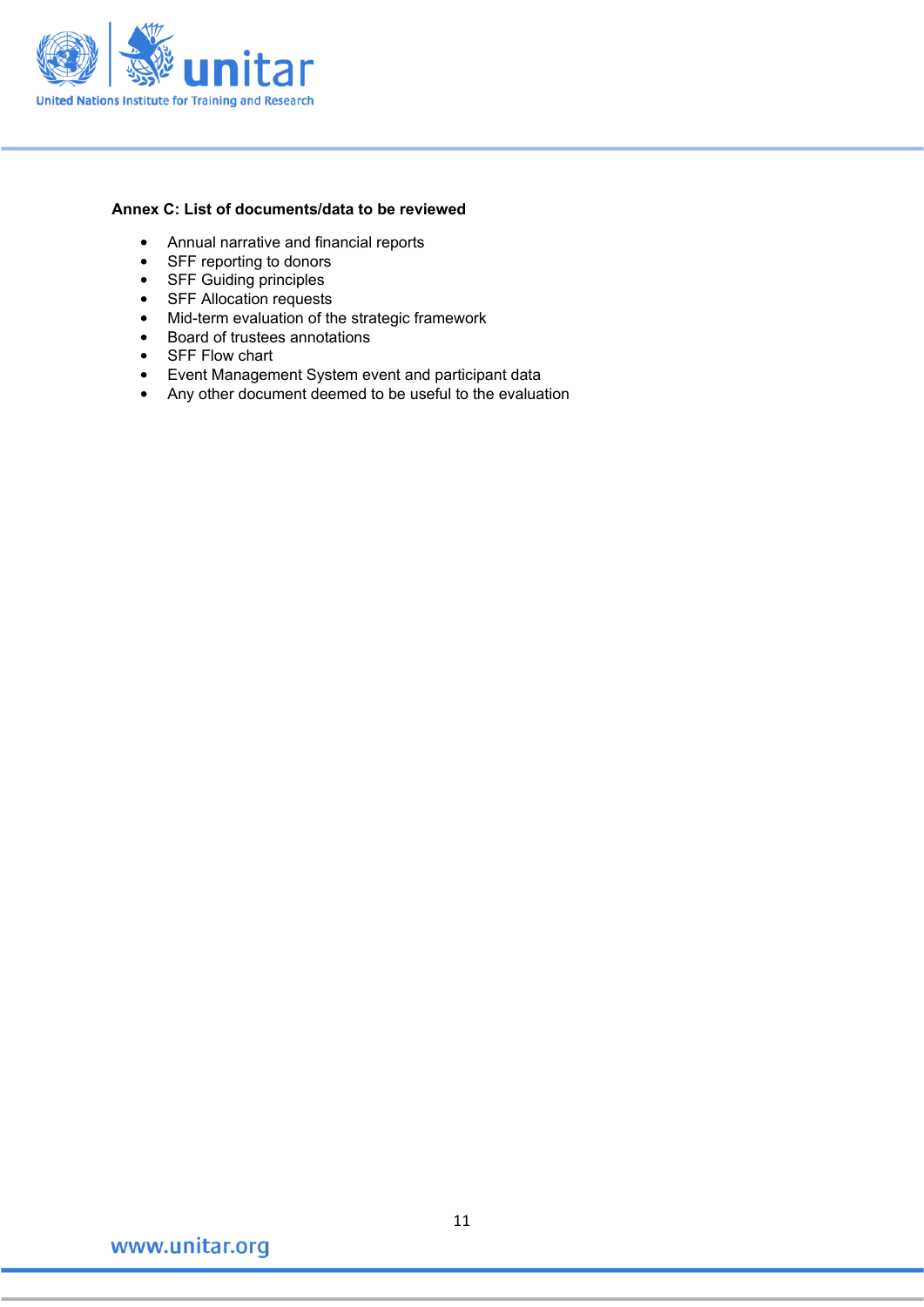

#### **Annex D: Structure of evaluation report (UNITAR provides a template)**

- i. Title page
- ii. Executive summary
- iii. Acronyms and abbreviations
- 1. Introduction
- 2. Project description, objectives, and development context
- 3. Theory of change/project design logic
- 4. Methodology and limitations
- 5. Evaluation findings based on criteria/principal evaluation questions
- 6. Conclusions
- 7. Recommendations
- 8. Lessons Learned
- 9. Annexes
	- a. Terms of reference
	- b. Survey/questionnaires deployed
	- c. List of persons interviewed
	- d. List of documents reviewed
	- e. Evaluation question matrix
	- f. Evaluation consultant agreement form
	- g. Code of conduct
	- h. Pledge of ethical conduct form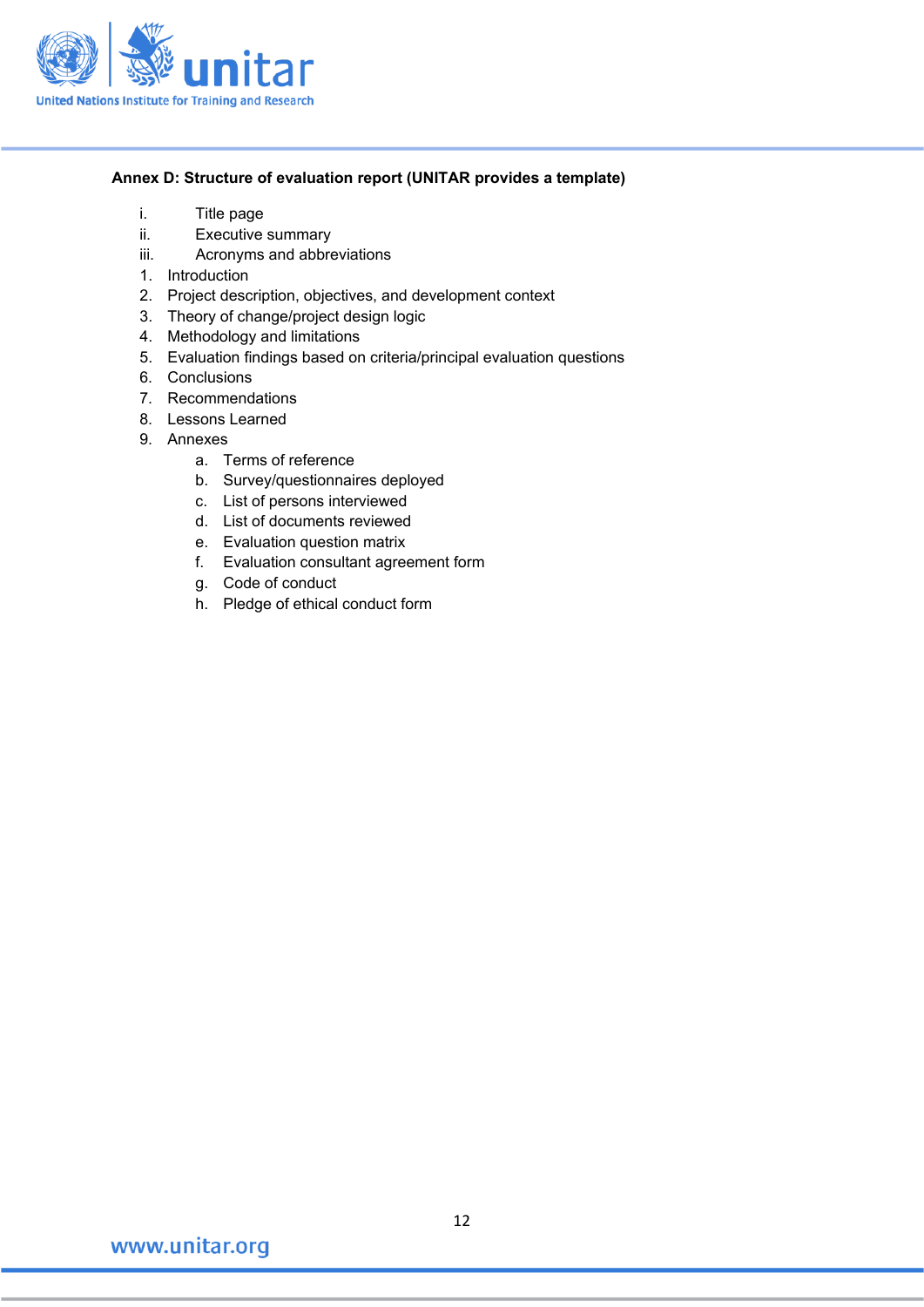

#### **Annex E: Evaluation Audit Trail Template**

*(To be completed by Programme Management to show how the received comments on the draft report have (or have not) been incorporated into the evaluation report. This audit trail should be included as an annex in the evaluation report.)* 

#### **To the comments received on (***date***) from the evaluation of the "Strategic Framework Fund" initiative**

*The following comments were provided in track changes to the draft evaluation report; they are referenced by institution ("Author" column) and track change comment number ("#" column):*

| <b>Author</b> | # | Para No./<br>comment<br>location | <b>Comment/Feedback on the draft</b><br>evaluation report | <b>Evaluator response and</b><br>actions taken |
|---------------|---|----------------------------------|-----------------------------------------------------------|------------------------------------------------|
|               |   |                                  |                                                           |                                                |
|               |   |                                  |                                                           |                                                |
|               |   |                                  |                                                           |                                                |
|               |   |                                  |                                                           |                                                |
|               |   |                                  |                                                           |                                                |
|               |   |                                  |                                                           |                                                |
|               |   |                                  |                                                           |                                                |
|               |   |                                  |                                                           |                                                |
|               |   |                                  |                                                           |                                                |
|               |   |                                  |                                                           |                                                |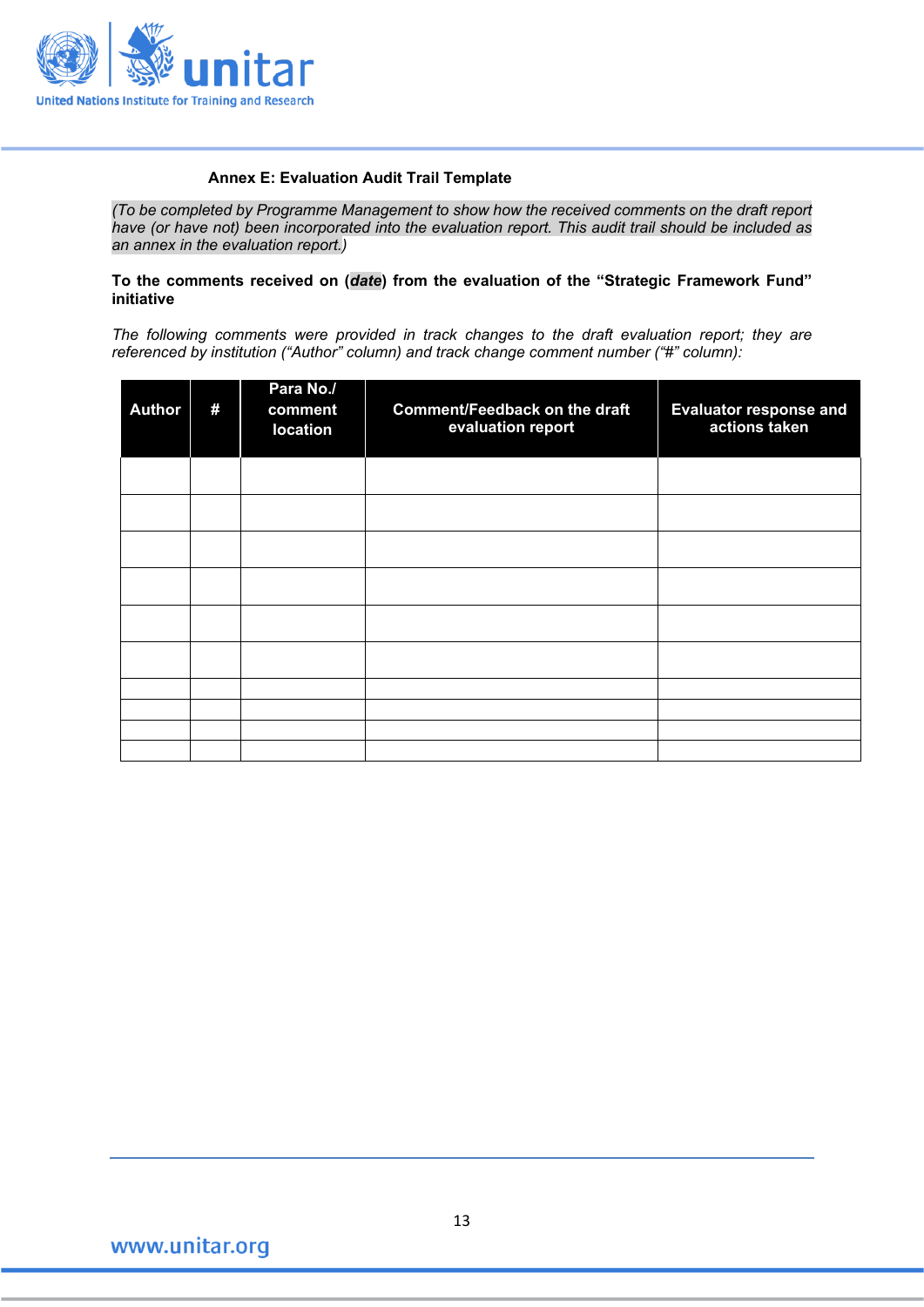

#### **Annex F: Evaluation Consultant Code of Conduct and Agreement Form\***

#### **The evaluator:**

- 1. Must present information that is complete and fair in its assessment of strengths and weaknesses so that decisions or actions taken are well founded.
- 2. Must disclose the full set of evaluation findings along with information on their limitations and have this accessible to all affected by the evaluation with expressed legal rights to receive results.
- 3. Should protect the anonymity and confidentiality of individual informants. He/she should provide maximum notice, minimize demands on time, and respect people's right not to engage. He/she must respect people's right to provide information in confidence and must ensure that sensitive information cannot be traced to its source. He/she are not expected to evaluate individuals and must balance an evaluation of management functions with this general principle.
- 4. Sometimes uncovers evidence of wrongdoing while conducting evaluations. Such cases must be reported discreetly to the appropriate investigative body. He/she should consult with other relevant oversight entities when there is any doubt about if and how issues should be reported.
- 5. Should be sensitive to beliefs, manners and customs and act with integrity and honesty in their relations with all stakeholders. In line with the UN Universal Declaration of Human Rights, he/she must be sensitive to and address issues of discrimination and gender equality. He/she should avoid offending the dignity and self-respect of those persons with whom he/she comes in contact in the course of the evaluation. Knowing that evaluation might negatively affect the interests of some stakeholders, he/she should conduct the evaluation and communicate its purpose and results in a way that clearly respects the stakeholders' dignity and self-worth.
- 6. Is responsible for his/her performance and his/her product(s). He/she is responsible for the clear, accurate and fair written and/or oral presentation of study imitations, findings and recommendations.
- 7. Should reflect sound accounting procedures and be prudent in using the resources of the evaluation.

#### **Evaluation Consultant Agreement Form[3](#page-13-0)**

#### **Agreement to abide by the Code of Conduct for Evaluation in the UN System**

Name of Consultant:

**Name of Consultancy Organization (where relevant):** 

I confirm that I have received and understood and will abide by the United Nations Code of Conduct for Evaluation. and I declare that any past experience, of myself, my immediate family or close friends or associates, does not give rise to an actual or perceived conflict of interest.

Signed at *place* on *date*

Signature:

<span id="page-13-0"></span><sup>3</sup>www.unevaluation.org/unegcodeofconduct